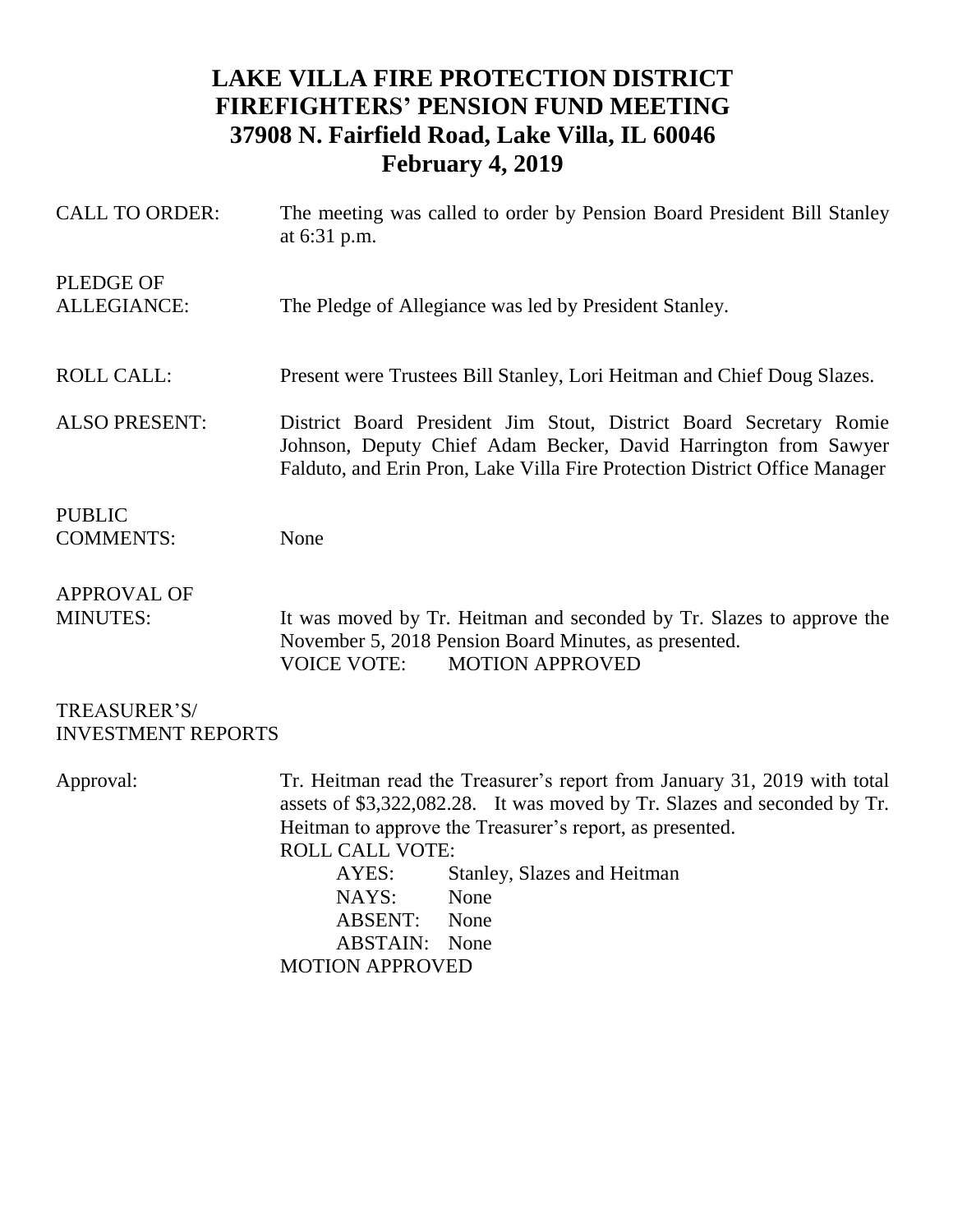| <b>Review of Sawyer</b>                        |                                                                                                                                                                                                                                                                                                                                                                                                                                                                                                                                                                                                                 |
|------------------------------------------------|-----------------------------------------------------------------------------------------------------------------------------------------------------------------------------------------------------------------------------------------------------------------------------------------------------------------------------------------------------------------------------------------------------------------------------------------------------------------------------------------------------------------------------------------------------------------------------------------------------------------|
| <b>Falduto Report:</b>                         | David Harrington from Sawyer Falduto reported to the Board on the<br>investments held with Charles Schwab. Total assets held in the Schwab<br>account at the end of fourth quarter (December 31, 2018) were \$3,200,690.<br>For the fourth quarter, the investment return for the portfolio, net of fees,<br>was -4.74%, compared to the benchmark return at -4.58% It was moved by<br>Tr. Heitman and seconded by Tr. Slazes to accept the investment report as<br>presented.<br><b>ROLL CALL VOTE:</b><br>Stanley, Slazes and Heitman<br>AYES:<br>NAYS:<br>None<br>ABSENT:<br>None<br><b>ABSTAIN:</b><br>None |
| Investment Policy and/or                       | <b>MOTION APPROVED</b>                                                                                                                                                                                                                                                                                                                                                                                                                                                                                                                                                                                          |
| <b>Asset Allocation:</b>                       | The Board reviewed the current policy and asset allocation, and concluded<br>that no action is needed at this time.                                                                                                                                                                                                                                                                                                                                                                                                                                                                                             |
| Payment of Bills:                              | It was moved by Tr. Slazes and seconded by Tr. Heitman to approve the<br>payment of bills since the November 2018 meeting in the amount of<br>\$5,777.00.<br><b>ROLL CALL VOTE:</b><br>AYES:<br>Stanley, Slazes and Heitman<br>None<br>NAYS:<br>ABSENT: None<br><b>ABSTAIN:</b> None<br><b>MOTION APPROVED</b>                                                                                                                                                                                                                                                                                                  |
| <b>NEW BUSINESS</b>                            |                                                                                                                                                                                                                                                                                                                                                                                                                                                                                                                                                                                                                 |
| Approval of Membership<br>Application:         | It was moved by Tr. Slazes and seconded by Tr. Heitman to accept Deputy<br>Chief Adam Becker's Pension Application.<br><b>ROLL CALL VOTE:</b><br>AYES:<br>Stanley, Slazes and Heitman<br>NAYS:<br>None<br>ABSENT:<br>None<br><b>ABSTAIN:</b> None<br><b>MOTION APPROVED</b>                                                                                                                                                                                                                                                                                                                                     |
| <b>Attorney Engagement</b><br>Letter Approval: | The Board reviewed Attorney Letter of Engagement. It was moved by Tr.<br>Heitman and seconded by Tr. Slazes to retain the law firm of Ottosen,<br>Britz, Kelly, Cooper, Gilbert, & DiNolfo for the year of 2019 as legal<br>counsel for the Lake Villa Firefighters' Pension Fund.<br><b>VOICE VOTE:</b><br><b>MOTION APPROVED</b>                                                                                                                                                                                                                                                                              |